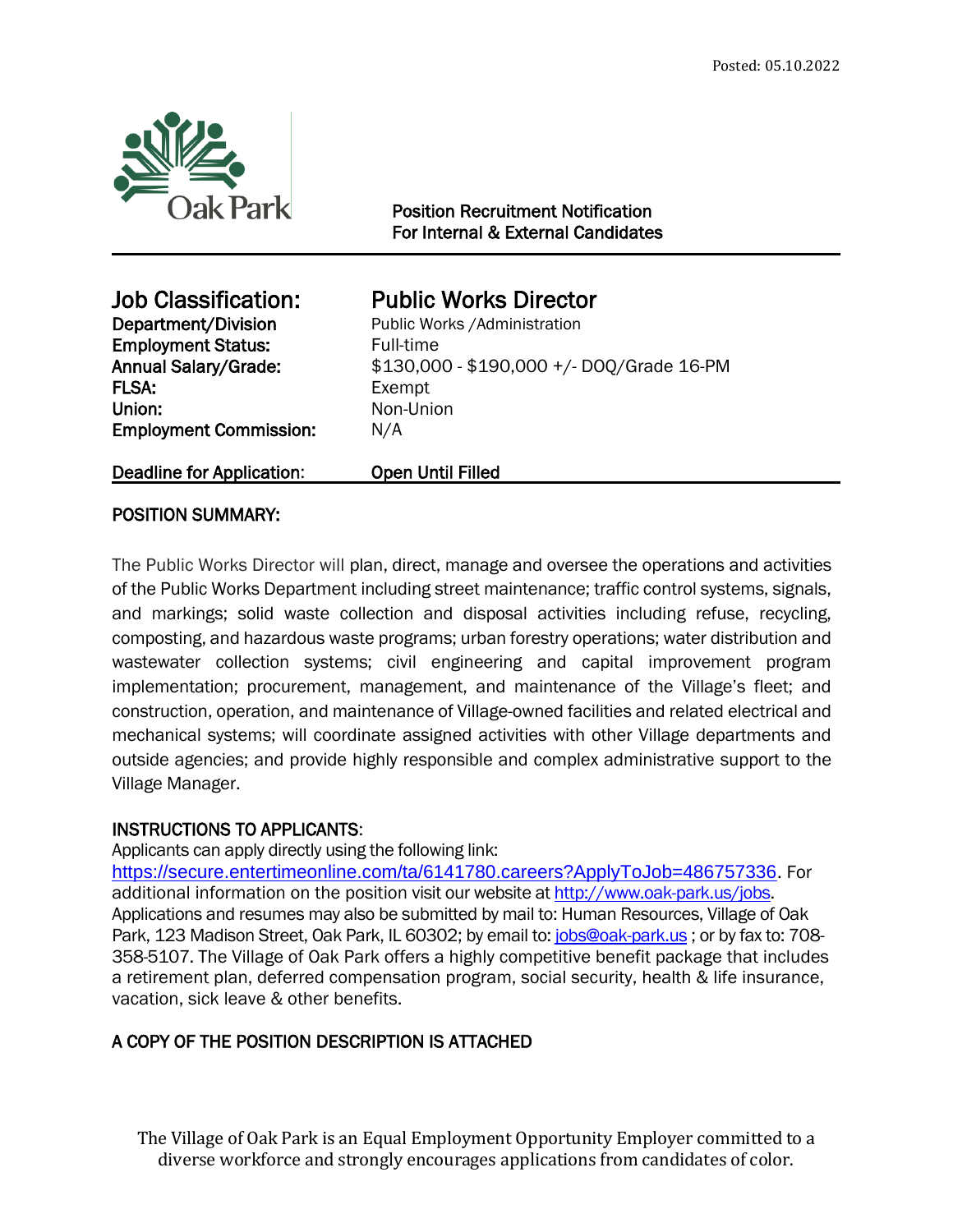

*Class specifications are intended to present a descriptive list of the range of duties performed by employees in the class. Specifications are not intended to reflect all duties performed within the job.*

# **DEFINITION**

To plan, direct, manage and oversee the operations and activities of the Public Works Department including street maintenance; traffic control systems, signals, and markings; solid waste collection and disposal activities including refuse, recycling, composting, and hazardous waste programs; urban forestry operations; water distribution and wastewater collection systems; civil engineering and capital improvement program implementation; procurement, management, and maintenance of the Village's fleet; and construction, operation, and maintenance of Village-owned facilities and related electrical and mechanical systems; to coordinate assigned activities with other Village departments and outside agencies; and to provide highly responsible and complex administrative support to the Village Manager.

## SUPERVISION RECEIVED AND EXERCISED

Receives general administrative direction from the Village Manager.

Exercises direct supervision over management, supervisory, professional, technical, and clerical staff.

EXAMPLES OF DUTIES--*Essential and other important duties and responsibilities may include, but are not limited to, the following:*

#### Essential duties and responsibilities

- 1. Assume full management responsibility for all Public Works Department services and activities.
- 2. Manage the development and implementation of Public Works Department goals, objectives, priorities, and policies for each assigned service area.
- 3. Establish, within Village policy, appropriate service, and staffing levels; monitor and evaluate the efficiency and effectiveness of service delivery methods and procedures; allocate resources accordingly.
- 4. Plan, direct and coordinate, through subordinate level managers, the Public Works Department's work plan; assign projects and programmatic areas of responsibility; review and evaluate work methods and procedures; meet with management staff to identify and resolve problems.
- 5. Assess and monitor workload, administrative and support systems, and internal reporting relationships; identify opportunities for improvement; direct and implement changes.
- 6. Select, train, motivate and evaluate Public Works Department personnel; provide or coordinate staff training; work with employees to correct deficiencies; implement discipline and termination procedures.
- 7. Oversee and participate in the development and administration of the Public Works Department budget; approve the forecast of funds needed for staffing, equipment, materials,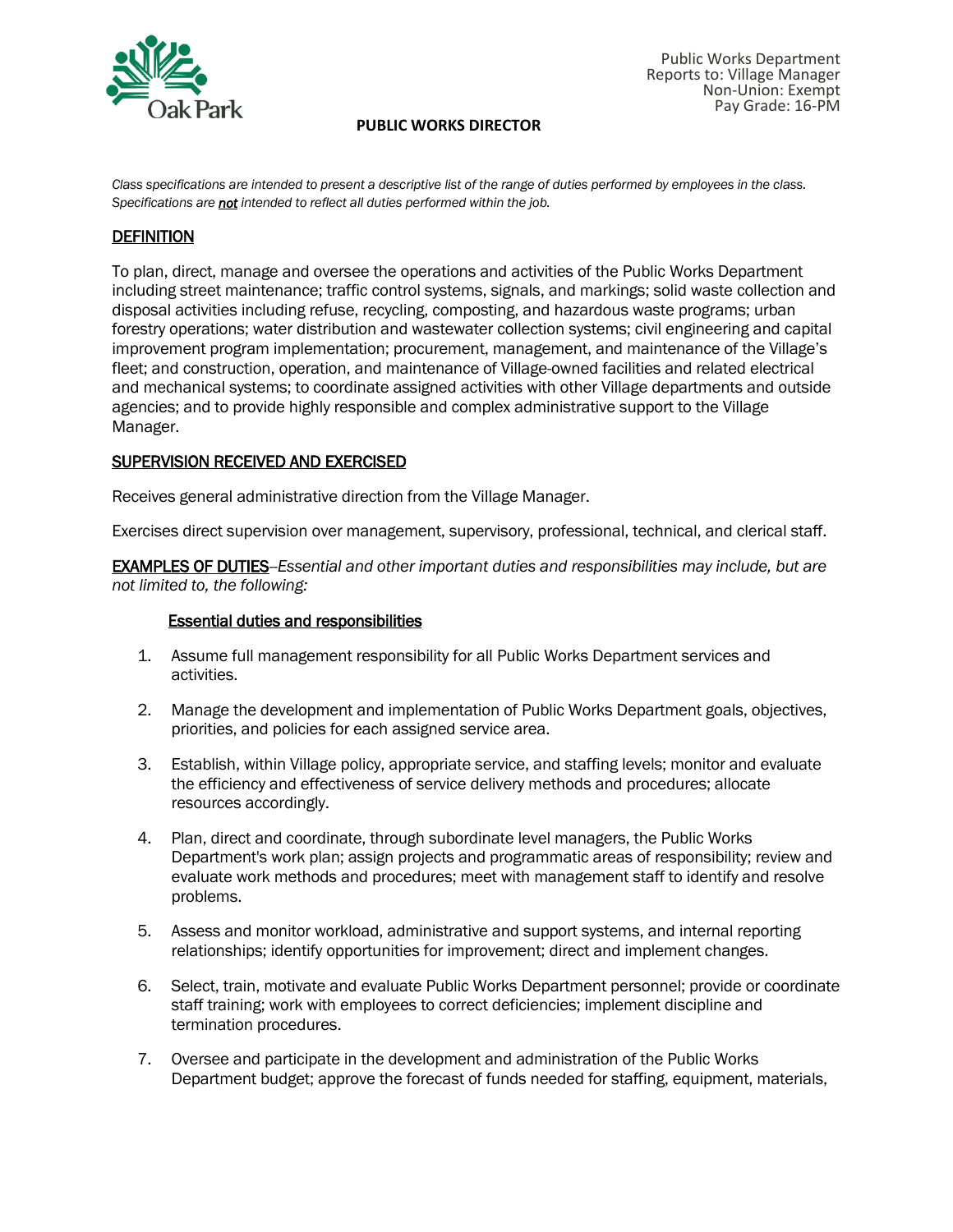

and supplies; approve expenditures and implement budgetary adjustments as appropriate and necessary.

- 8. Oversee the development and implementation of the Village Capital Improvement Program, in collaboration with Village departments.
- 9. Explain, justify, and defend Public Works Department programs, policies, and activities; negotiate and resolve sensitive and controversial issues.
- 10. Represent the Public Works Department to other Village departments, elected officials, and outside agencies; coordinate Public Works Department activities with those of other departments and outside agencies and organizations.
- 11. Provide staff assistance to the Village Manager; participate on a variety of boards, commissions, and committees; prepare and present staff reports and other necessary correspondence.
- 12. Review sewer, water, and paving plans with the Village Engineer prior to submission of plans to the Board of Trustees.
- 8. Direct the inspection of Village construction projects related to capital improvement.
- 14. Provide staff support to assigned boards and commissions.
- 15. Respond to and resolve difficult and sensitive citizen inquiries and complaints.
- 16. Perform related duties and responsibilities as required.

## QUALIFICATIONS

## Knowledge of:

Operations, services, and activities of a comprehensive public works administration program.

Advanced principles and practices of civil or environmental engineering and administration.

Management skills to analyze programs, policies, and operational needs.

Principles and practices of program development and administration.

Principles and practices of municipal budget preparation and administration.

Principles of supervision, training, and performance evaluation.

Pertinent Federal, State, and local laws, codes, and regulations.

# Ability to:

Plan, organize, direct, and coordinate the work of professional staff.

Hire, supervise, train, lead, motivate, and evaluate professional staff.

Manage employees belonging to collective bargaining groups.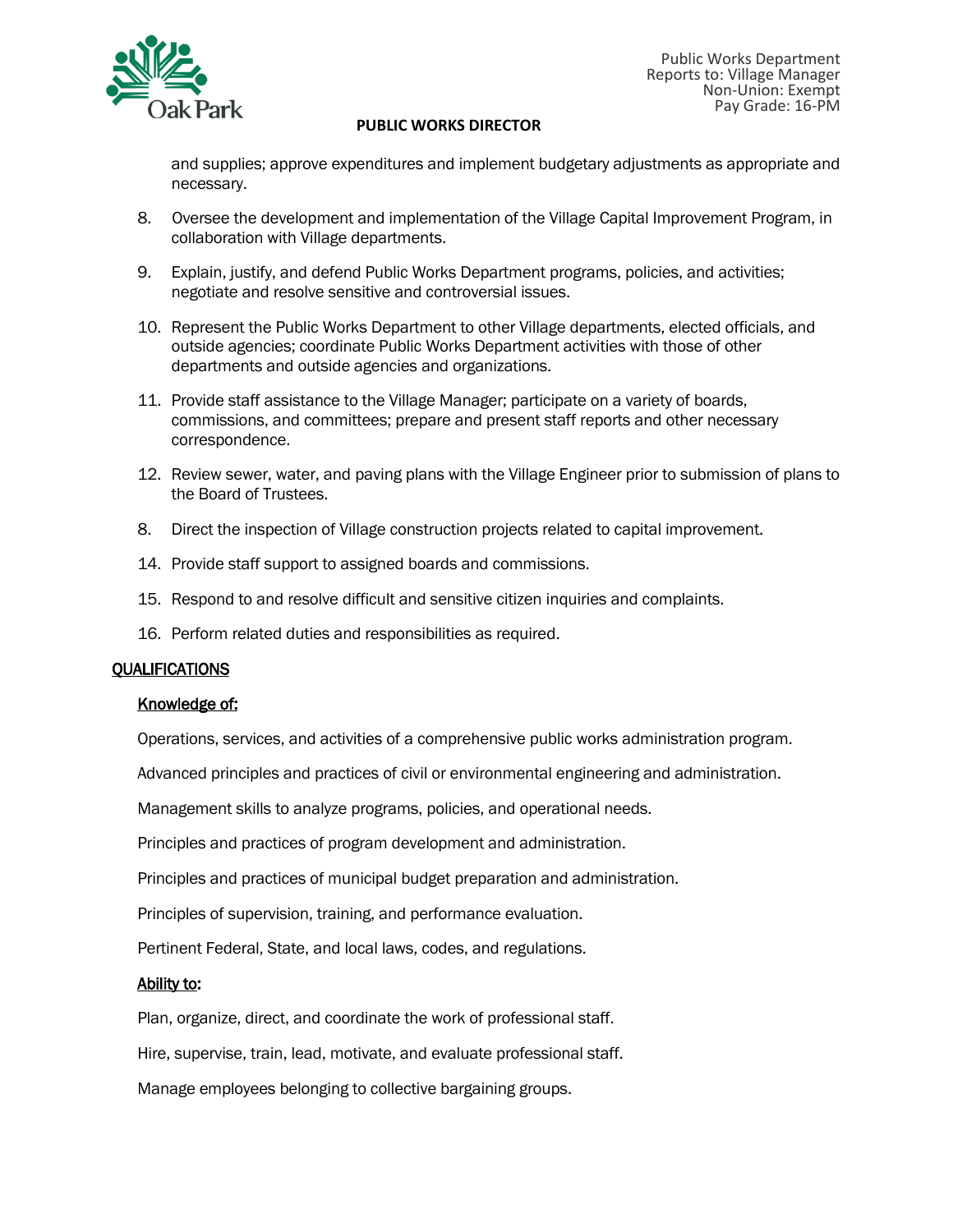

Delegate authority and responsibility.

Foster a positive, collaborative, inclusive and respectful work environment.

Lead and direct the operations, services, and activities of the Public Works Department.

Develop long-term plans and make major policy decisions on complex technical and administrative problems.

Lead and manage complex infrastructure projects involving multiple partners and community stakeholders.

Identify and respond to community and Village Council issues, concerns, and needs.

Develop and administer departmental goals, objectives, and procedures.

Prepare clear and concise administrative and financial reports.

Prepare and administer large and complex budgets.

Analyze problems, identify alternative solutions, project consequences of proposed actions and implement recommendations in support of goals.

Research, analyze, and evaluate new service delivery methods and techniques.

Interpret and apply Federal, State, and local policies, laws, and regulations.

Communicate clearly and concisely, both orally and in writing.

Establish and maintain effective working relationships with those contacted in the course of work.

Maintain effective audio-visual discrimination and perception needed for:

- *─ Making observations*
- *─ Communicating with others*
- *─ Reading and writing*
- *─ Operating assigned equipment.*

Maintain mental capacity which allows the capability of:

- *─ Making sound decisions*
- *─ Demonstrating intellectual capabilities.*

## Experience and Training Guidelines

**Experience:** Five years of increasingly responsible experience with public works functions, including engineering, design, or construction, with three years of managerial or supervisory responsibility. AND

**Training:** Equivalent to a bachelor's degree from an accredited college or university with major coursework in civil engineering, environmental engineering, construction management, urban planning, public administration, or a related field. A master's degree is desirable. Other